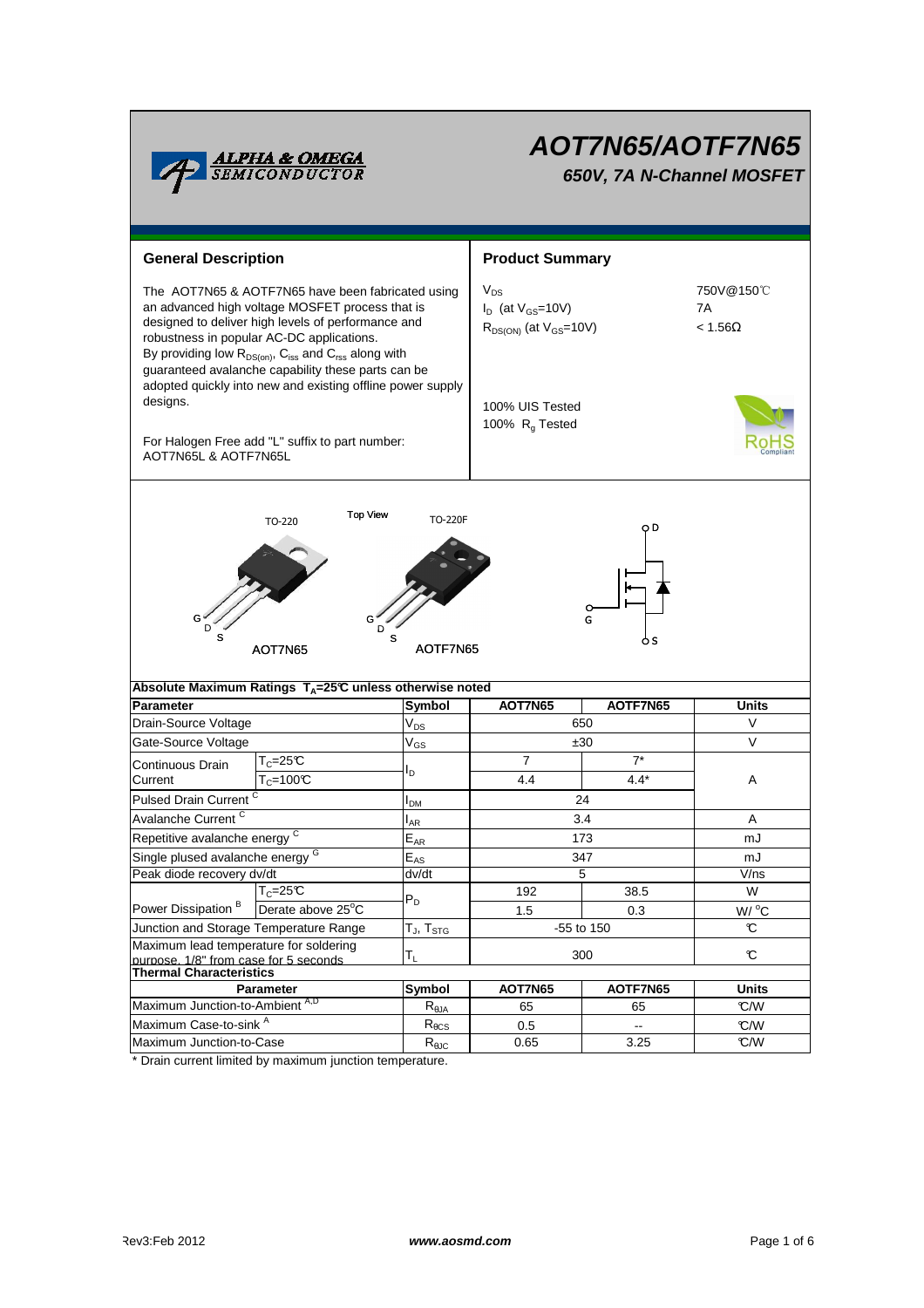

#### **Electrical Characteristics (TJ=25°C unless otherwise noted)**

| Symbol                                 | <b>Parameter</b>                      | <b>Conditions</b>                                                | Min            | <b>Typ</b>     | <b>Max</b>     | <b>Units</b> |
|----------------------------------------|---------------------------------------|------------------------------------------------------------------|----------------|----------------|----------------|--------------|
| <b>STATIC PARAMETERS</b>               |                                       |                                                                  |                |                |                |              |
| <b>BV<sub>DSS</sub></b>                | Drain-Source Breakdown Voltage        | $I_D = 250 \mu A$ , $V_{GS} = 0V$ , $T_J = 25 \text{°C}$         | 650            |                |                |              |
|                                        |                                       | $I_D = 250 \mu A$ , $V_{GS} = 0V$ , $T_J = 150 \text{°C}$        |                | 750            |                | $\vee$       |
| $\mathsf{BV}_{\mathtt{DSS}}$<br>/ATJ   | Zero Gate Voltage Drain Current       | ID=250µA, VGS=0V                                                 |                | 0.74           |                | V/°C         |
| $I_{DSS}$                              | Zero Gate Voltage Drain Current       | $V_{DS}=650V$ , $V_{GS}=0V$                                      |                |                | 1              | μA           |
|                                        |                                       | $V_{DS} = 520V$ , T <sub>J</sub> =125°C                          |                |                | 10             |              |
| $I_{GSS}$                              | Gate-Body leakage current             | $V_{DS} = 0V$ , $V_{GS} = \pm 30V$                               |                |                | ±100           | nA           |
| $V_{GS(th)}$                           | Gate Threshold Voltage                | $V_{DS} = 5V I_D = 250 \mu A$                                    | 3              | 4              | 4.5            | $\vee$       |
| $R_{DS(ON)}$                           | Static Drain-Source On-Resistance     | $V_{GS}$ =10V, $I_{D}$ =3.5A                                     |                | 1.3            | 1.56           | Ω            |
| $g_{FS}$                               | <b>Forward Transconductance</b>       | $V_{DS} = 40V$ , $I_{D} = 3.5A$                                  |                | 8              |                | S            |
| $V_{SD}$                               | Diode Forward Voltage                 | $Is=1A, VGS=0V$                                                  |                | 0.75           | $\mathbf{1}$   | $\vee$       |
| $I_{\rm S}$                            | Maximum Body-Diode Continuous Current |                                                                  |                |                | $\overline{7}$ | A            |
| $I_{SM}$                               | Maximum Body-Diode Pulsed Current     |                                                                  |                |                | 24             | A            |
| <b>DYNAMIC PARAMETERS</b>              |                                       |                                                                  |                |                |                |              |
| $\mathbf{C}_{\mathrm{iss}}$            | Input Capacitance                     | $V_{\text{GS}}$ =0V, $V_{\text{DS}}$ =25V, f=1MHz                | 710            | 887            | 1060           | pF           |
| $\mathbf{C}_{\mathrm{oss}}$            | <b>Output Capacitance</b>             |                                                                  | 60             | 77             | 92             | pF           |
| $\mathbf{C}_{\mathrm{rss}}$            | Reverse Transfer Capacitance          |                                                                  | 5.5            | $\overline{7}$ | 9              | pF           |
| R <sub>g</sub>                         | Gate resistance                       | $V_{\text{GS}} = 0V$ , $V_{\text{DS}} = 0V$ , f=1MHz             | 1.9            | 3.8            | 5.8            | Ω            |
| <b>SWITCHING PARAMETERS</b>            |                                       |                                                                  |                |                |                |              |
| $\mathsf{Q}_{\mathsf{g}}$              | <b>Total Gate Charge</b>              | $V_{gs}$ =10V, $V_{ps}$ =520V, $I_{p}$ =7A                       | 15             | 19             | 23             | nC           |
| $\mathsf{Q}_{\underline{\mathsf{gs}}}$ | Gate Source Charge                    |                                                                  | $\overline{4}$ | 4.9            | 6              | nC           |
| $\mathsf{Q}_{\underline{\mathsf{gd}}}$ | Gate Drain Charge                     |                                                                  | 6.5            | 8.3            | 10             | nC           |
| $t_{D(on)}$                            | Turn-On DelayTime                     | $V_{GS}$ =10V, $V_{DS}$ =325V, $I_{D}$ =7A, $R_{G}$ =25 $\Omega$ |                | 22             | 31             | ns           |
| $t_{r}$                                | Turn-On Rise Time                     |                                                                  |                | 47             | 66             | ns           |
| $t_{D(off)}$                           | <b>Turn-Off DelayTime</b>             |                                                                  |                | 54             | 76             | ns           |
| $t_f$                                  | <b>Turn-Off Fall Time</b>             |                                                                  |                | 37             | 52             | ns           |
| $t_{rr}$                               | Body Diode Reverse Recovery Time      | $I_F$ =7A,dl/dt=100A/ $\mu$ s, $V_{DS}$ =100V                    | 220            | 280            | 340            | ns           |
| G.                                     | Body Diode Reverse Recovery Charge    | $I_F = 7A$ , dl/dt=100A/ $\mu$ s, V <sub>DS</sub> =100V          | 3              | 4.2            | 5              | μC           |

A. The value of R<sub> $\theta$ JA</sub> is measured with the device in a still air environment with T<sub>A</sub>=25°C.

B. The power dissipation P<sub>D</sub> is based on T<sub>J(MAX)</sub>=150°C, using junction-to-case thermal resistance, and is more useful in setting the upper dissipation<br>limit for cases where additional heatsinking is used.<br>C. Repetitive

 $=25^\circ$  C.

D. The R  $_{\theta$ JA is the sum of the thermal impedence from junction to case R  $_{\theta$ JC and case to ambient.

E. The static characteristics in Figures 1 to 6 are obtained using <300 µs pulses, duty cycle 0.5% max.<br>F. These curves are based on the junction-to-case thermal impedence which is measured with the device mounted to a la

G. L=60mH,  $I_{AS}$ =3.4A,  $V_{DD}$ =150V,  $R_G$ =25 $\Omega$ , Starting T<sub>J</sub>=25° C

THIS PRODUCT HAS BEEN DESIGNED AND QUALIFIED FOR THE CONSUMER MARKET. APPLICATIONS OR USES AS CRITICAL COMPONENTS IN LIFE SUPPORT DEVICES OR SYSTEMS ARE NOT AUTHORIZED. AOS DOES NOT ASSUME ANY LIABILITY ARISING OUT OF SUCH APPLICATIONS OR USES OF ITS PRODUCTS. AOS RESERVES THE RIGHT TO IMPROVE PRODUCT DESIGN, FUNCTIONS AND RELIABILITY WITHOUT NOTICE.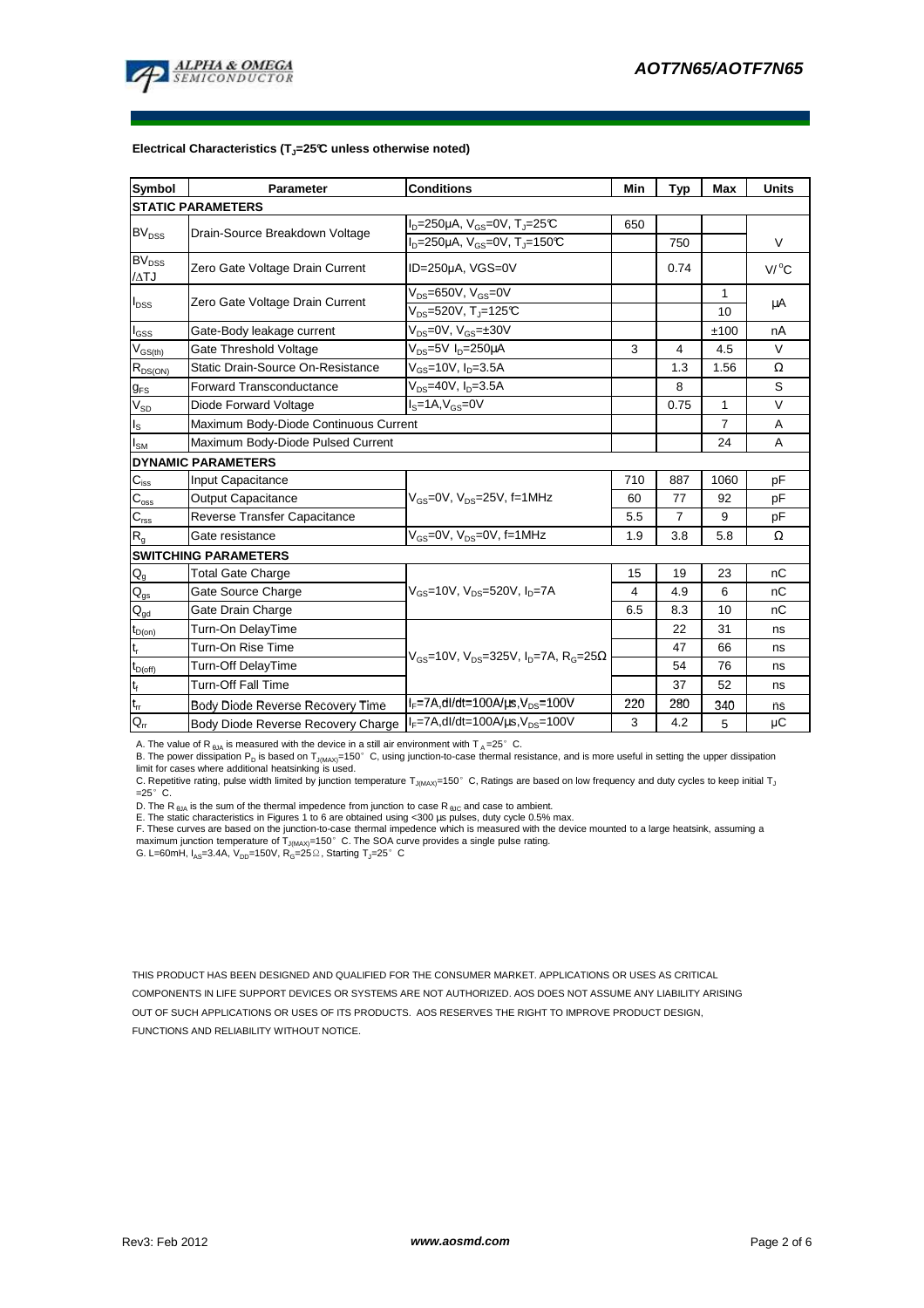

# **TYPICAL ELECTRICAL AND THERMAL CHARACTERISTICS**



**VSD (Volts) Figure 6: Body-Diode Characteristics (Note E)**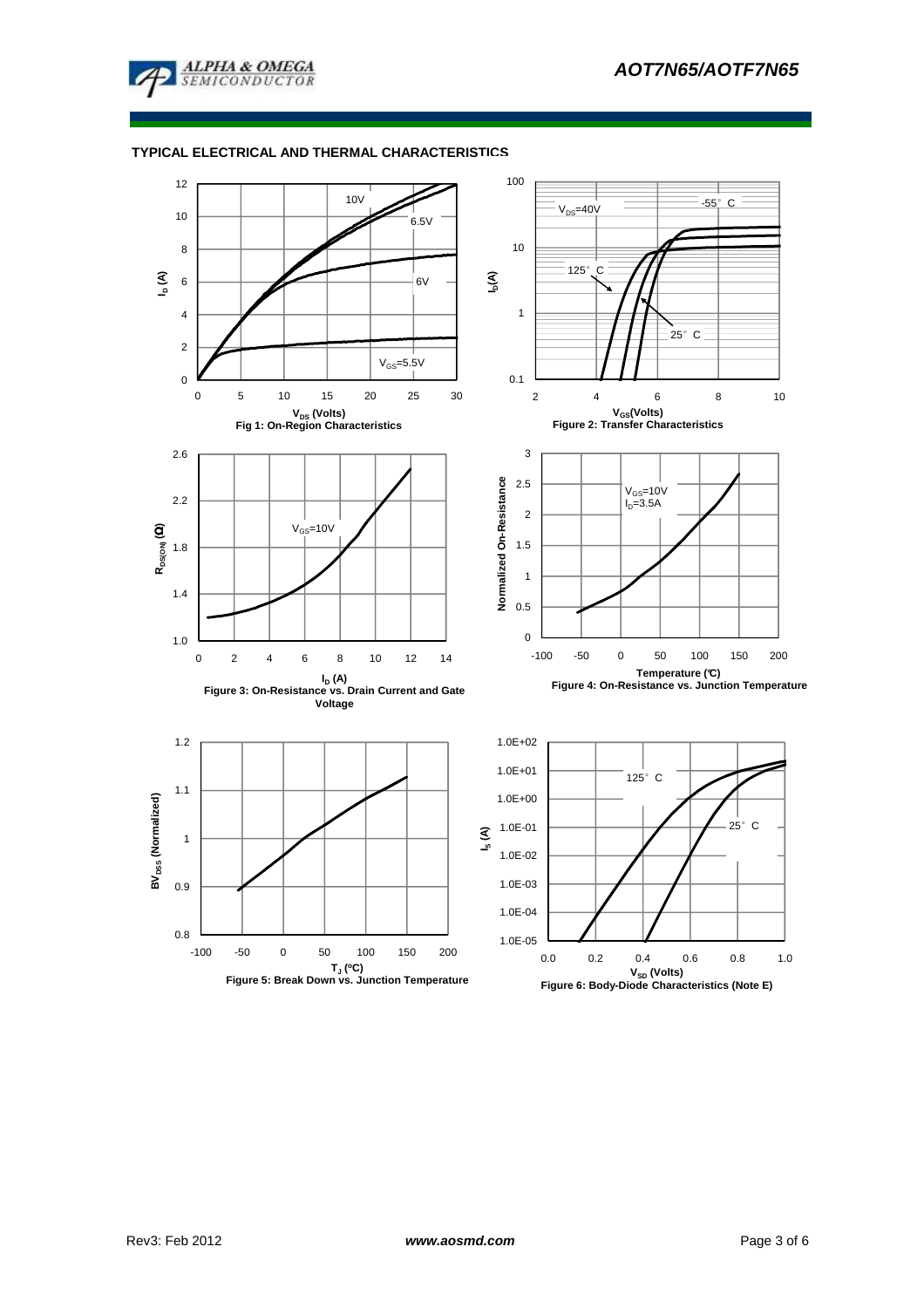

# **TYPICAL ELECTRICAL AND THERMAL CHARACTERISTICS**

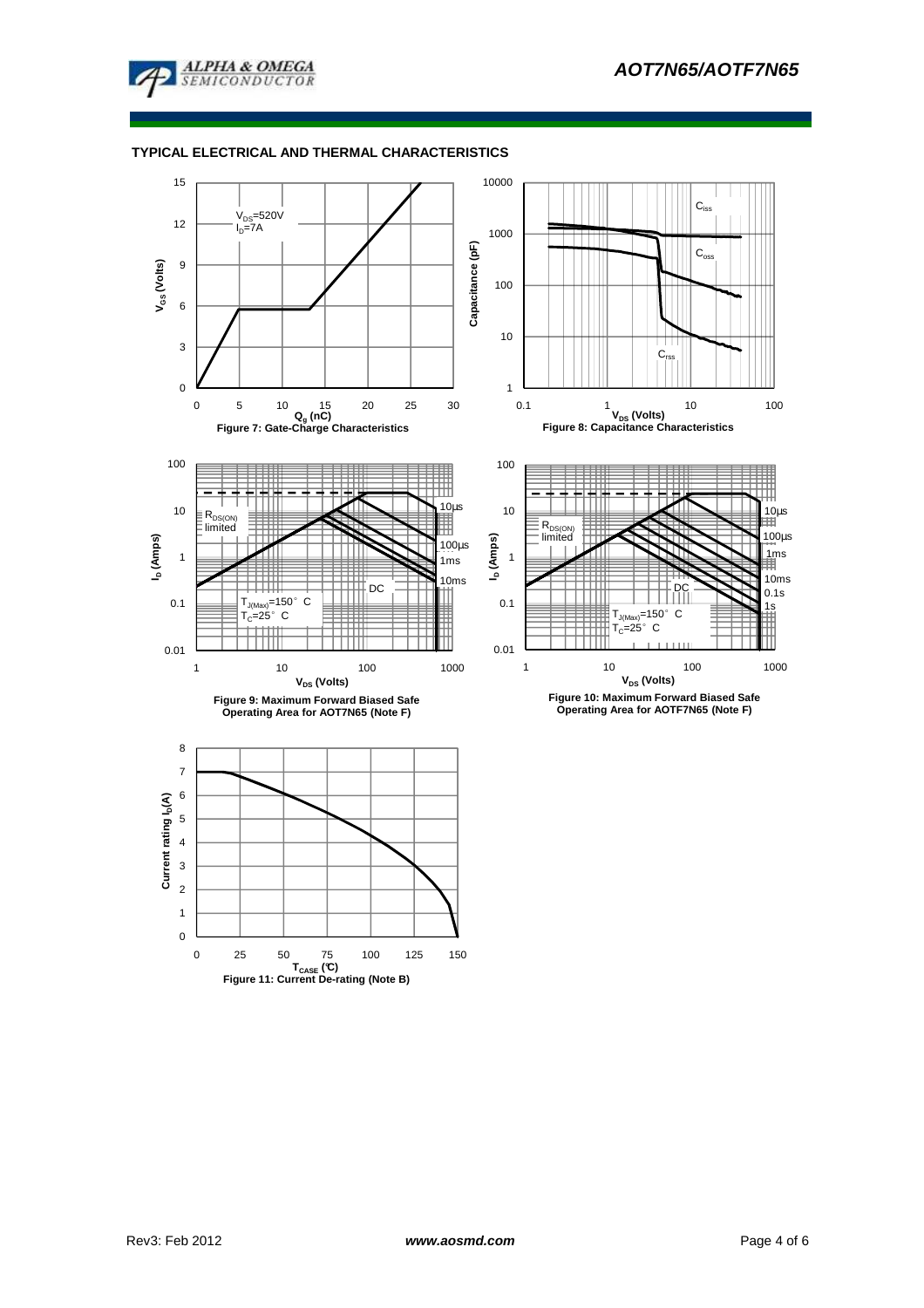

**TYPICAL ELECTRICAL AND THERMAL CHARACTERISTICS**